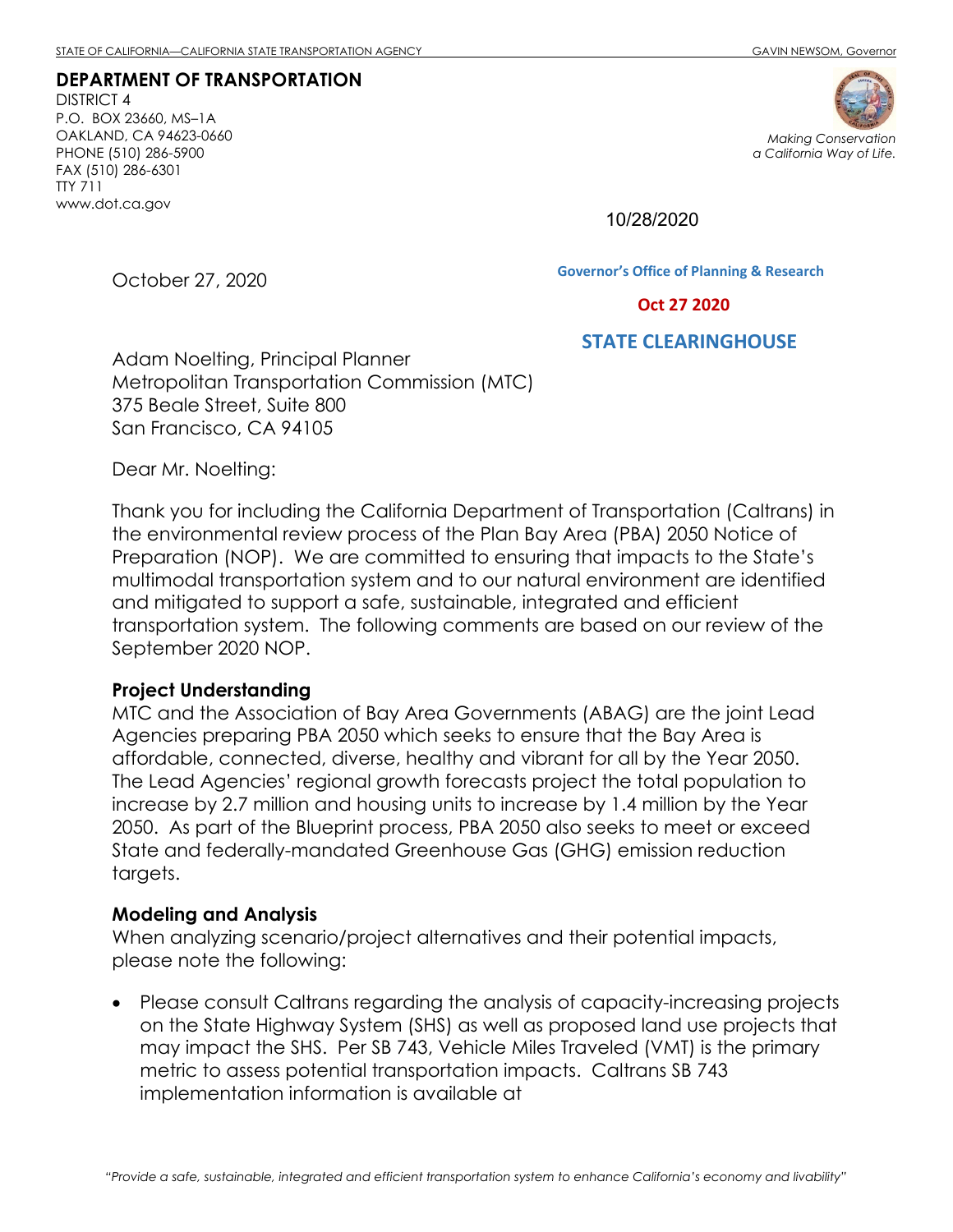[https://dot.ca.gov/programs/transportation-planning/office-of-smart](https://dot.ca.gov/programs/transportation-planning/office-of-smart-mobility-climate-change/sb-743)[mobility-climate-change/sb-743;](https://dot.ca.gov/programs/transportation-planning/office-of-smart-mobility-climate-change/sb-743)

- Please ensure that metrics and performance measures that address VMT, passenger and freight congestion (particularly with the expansion of the Express Lane Network), and mode choice take into account clean air/electric vehicles (passenger and truck), automated vehicles, and Transportation Network Companies (TNCs);
- The PBA 2050 Environmental Impact Report (EIR) should acknowledge COVID-19 impacts, regarding the prioritization, funding, and construction schedule of transportation projects, as well as opportunities related to telework;
- The PBA 2050 EIR should acknowledge and take into account California Executive Order (EO) N-79-20 which mandates that 100 percent of in-State sales of new passenger cars and trucks are zero emission by 2035, and EO N-19-19 which requires the redoubling of the State's efforts to reduce GHG emissions and mitigate the impacts of climate change while building a sustainable, inclusive economy.

# **Relationship with Statewide Planning**

Caltrans strongly encourages the Lead Agencies attain consistency with the goals and objectives of State plans which include, but are not limited to, the following:

- The Draft California Transportation Plan 2050, which seeks to combat climate change and the risks it imposes to infrastructure and communities (Final to be released Winter 2021). [https://ctp2050.com/;](https://ctp2050.com/)
- The California Active Transportation Plan, *Toward an Active California*, which seeks to strengthen and reconnect local networks, improve safety, and expand multimodal access. [https://www.catplan.org/district-4;](https://www.catplan.org/district-4)
- The Interregional Transportation Strategic Plan (ITSP), which provides guidance for the identification and prioritization of interregional transportation projects for the Interregional Transportation Improvement Program (ITIP). (The 2021 ITSP is currently under development which will update the 2015 ITSP). [https://dot.ca.gov/programs/transportation-](https://dot.ca.gov/programs/transportation-planning/multi-modal-system-planning/interregional-transportation-strategic-plan)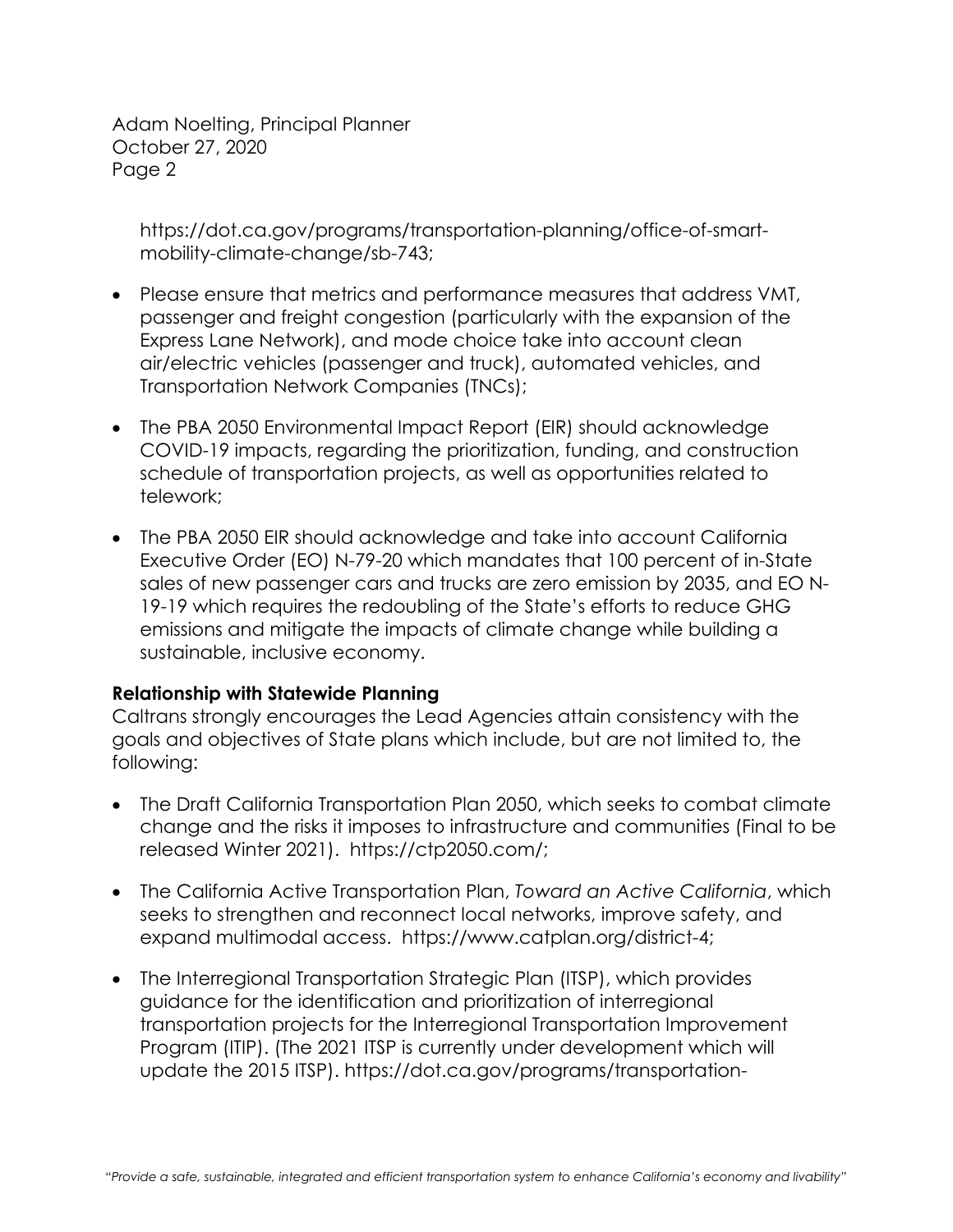[planning/multi-modal-system-planning/interregional-transportation-strategic](https://dot.ca.gov/programs/transportation-planning/multi-modal-system-planning/interregional-transportation-strategic-plan)[plan;](https://dot.ca.gov/programs/transportation-planning/multi-modal-system-planning/interregional-transportation-strategic-plan)

- The California State Rail Plan, which provides a framework for California's rail network. [https://dot.ca.gov/programs/rail-and-mass](https://dot.ca.gov/programs/rail-and-mass-transportation/california-state-rail-plan)[transportation/california-state-rail-plan;](https://dot.ca.gov/programs/rail-and-mass-transportation/california-state-rail-plan)
- The California Freight Mobility Plan, which seeks to provide a long-term vision for California's freight future. [https://dot.ca.gov/programs/transportation](https://dot.ca.gov/programs/transportation-planning/freight-planning/ca-freight-advisory-committee/cfmp-2020)[planning/freight-planning/ca-freight-advisory-committee/cfmp-2020;](https://dot.ca.gov/programs/transportation-planning/freight-planning/ca-freight-advisory-committee/cfmp-2020)
- Comprehensive Multimodal Corridor Plans developed in coordination with partners and stakeholders for multimodal long-range corridor planning. [https://dot.ca.gov/programs/transportation-planning/multi-modal-system](https://dot.ca.gov/programs/transportation-planning/multi-modal-system-planning/system-planning/corridor-planning)[planning/system-planning/corridor-planning.](https://dot.ca.gov/programs/transportation-planning/multi-modal-system-planning/system-planning/corridor-planning)

# **Alignment with the California Integrated Travel Project (Cal-ITP)**

Cal-ITP seeks to make travel simpler and cost-effective for all. As part of the \$10 million cost estimate to develop the strategy to reform the regional fare policy, please include a discussion on its alignment with the Cal-ITP principles and standards, including payment options, data standards, and equity. Information about Cal-ITP can be found at [https://dot.ca.gov/cal-itp.](https://dot.ca.gov/cal-itp)

# **Equity**

Caltrans is committed to advancing equity by directing support, resources and protections to disadvantaged communities, while ensuring that transportationrelated GHG emissions are reduced to improve the quality of life for all. Caltrans commends the Lead Agencies' efforts to sustainably accommodate future growth by reducing per capita GHG emissions and providing adequate housing for all income levels. The PBA 2050 EIR should discuss criteria pollutant reductions (including Particulate Matter (PM) 2.5) particularly for disadvantaged communities.

# **VMT Banking and Exchange**

PBA 2050 should include VMT banking and exchange as an opportunity to coordinate land use mitigation strategies on a regional level. The Lead Agencies should explore the structural and legal considerations to enact policies and procedures to enable the creation of banks and exchanges across local jurisdictions within the Bay Area.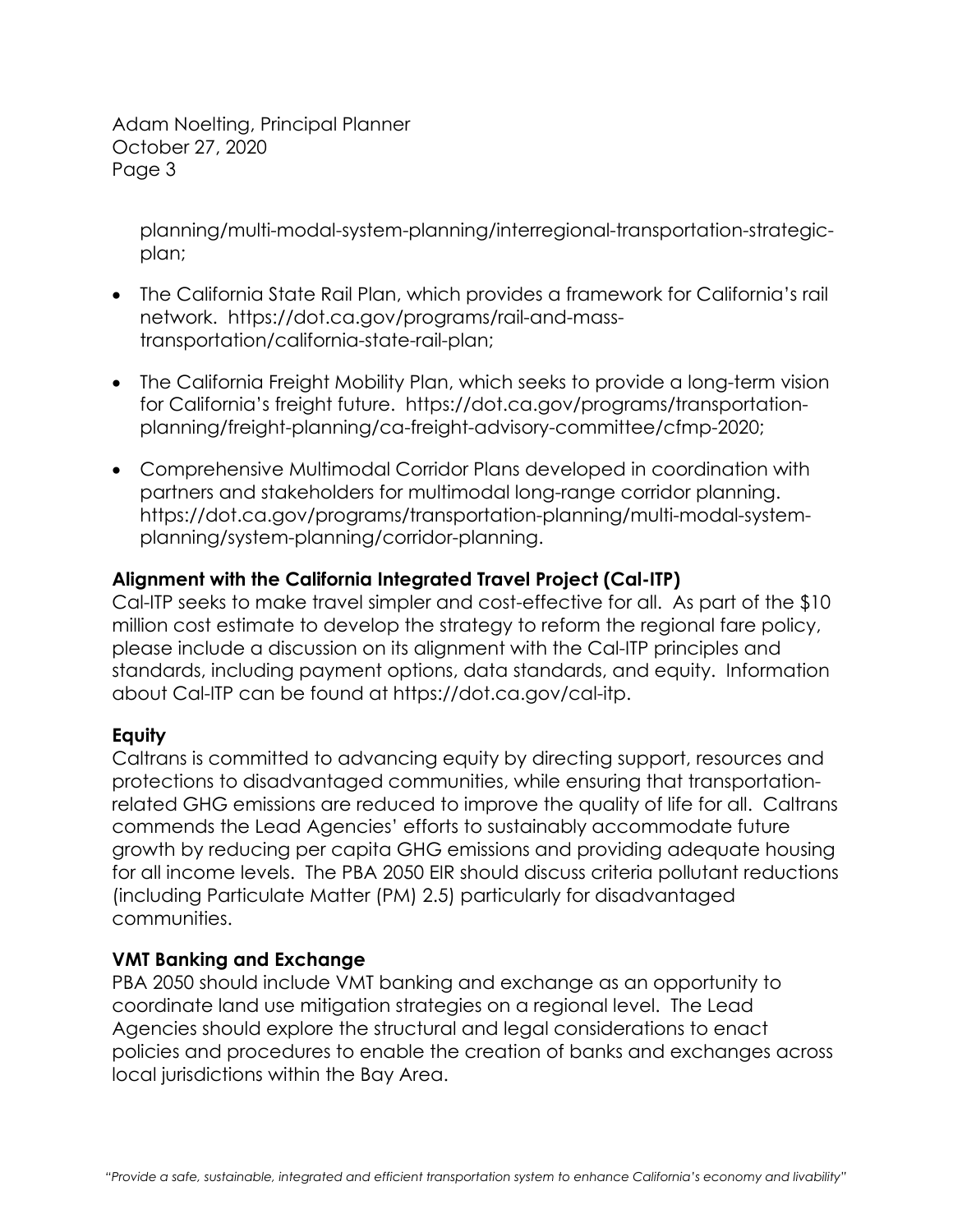### **Climate Change**

The SHS provides critical accessibility and mobility to those living in and passing through the Bay Area. Caltrans is committed to understanding the potential impacts of climate change, particularly sea level rise, to create a more resilient transportation network. While Caltrans recognizes that PBA 2050 is financially constrained and the strategies have been fully vetted through the public/stakeholder engagement process, sea level rise adaptation strategies will require a more significant investment. The PBA 2050 EIR should fully address sea level rise impacts and their constraints.

#### **Environmental Considerations**

The State Highway System within the Bay Area overlaps numerous protected and sensitive natural resources, including large tracts of protected open space, recreational trails, habitat for threatened and endangered species. Caltrans continues to seek opportunities to incorporate environmental considerations into its transportation planning and scoping processes. Integrating design features that enhance fish passage and wildlife connectivity across the highway system and avoiding impacts to wetlands and open space provide an opportunity to better integrate California's transportation system into the environment. Improving wildlife and fish passage can contribute to the enhancement and recovery of imperiled species and reduce offsite mitigation requirements. The PBA 2050 EIR should address potential impacts of planned transportation projects and their impacts on fish and wildlife passage. The PBA should further discuss and identify programmatic mitigation opportunities that best address adverse environmental impacts on a corridor-wide basis.

#### **Freight Planning**

The PBA 2050 EIR should consider the extraordinary significance of interregional and interstate travel, especially the role of freight and commerce, when reflecting upon the core elements of PBA 2050. Based upon the unique geography of the Bay Area, which has allowed the region to become a domestic, interregional and international gateway for freight distribution, the PBA 2050 EIR should address how freight sustainability is a key factor in meeting established goals and strategies related to equity, environment and economy. The California Freight Mobility Plan provides important information in this regard.